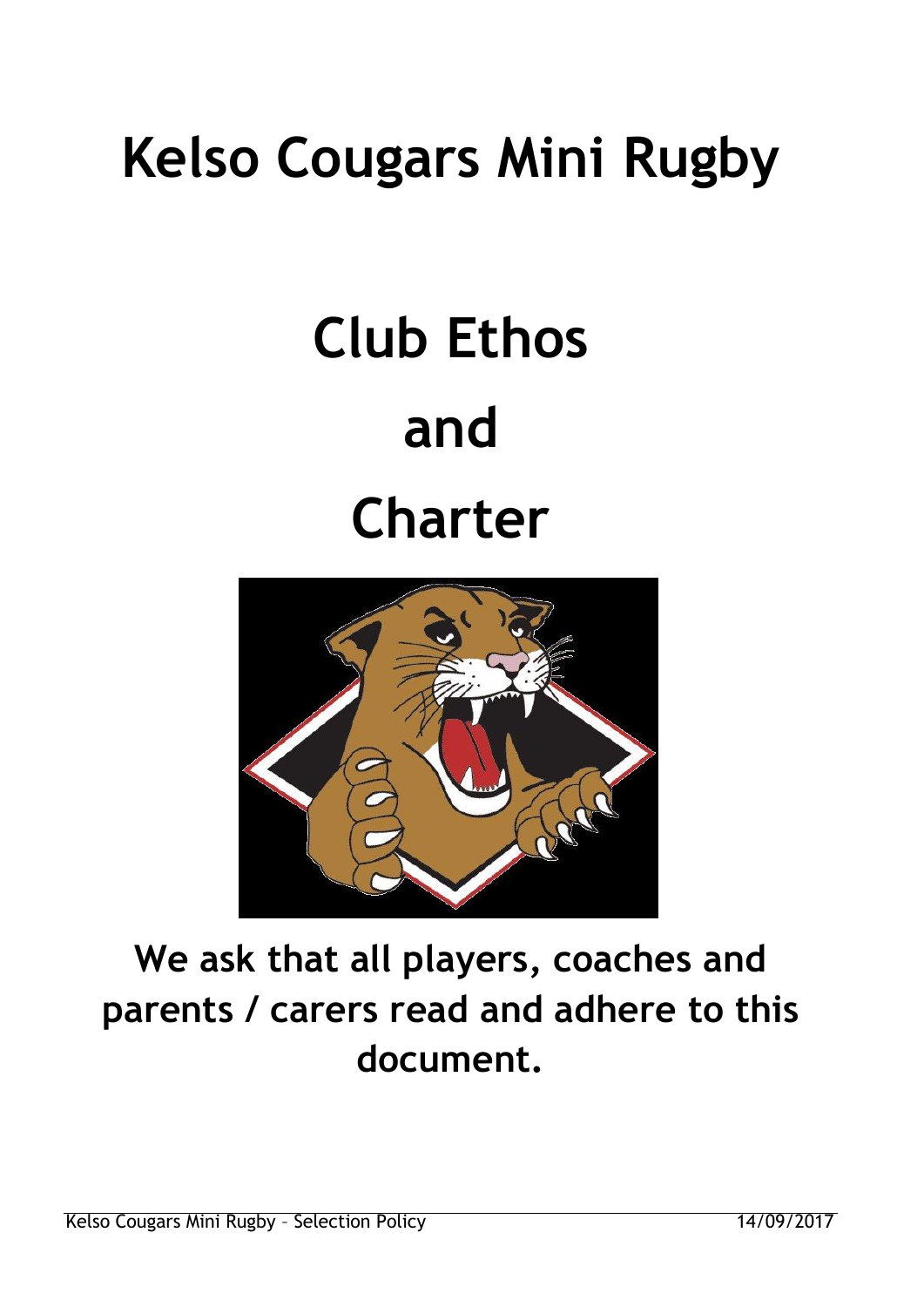## A MESSAGE TO **ALL PARENTS** Your child's success or lack of success in sport does not indicate what kind of parent you are



But having a child that is coachable, respectful, a great teammate, mentally tough, resilient and tries their best is a direct reflection of your parenting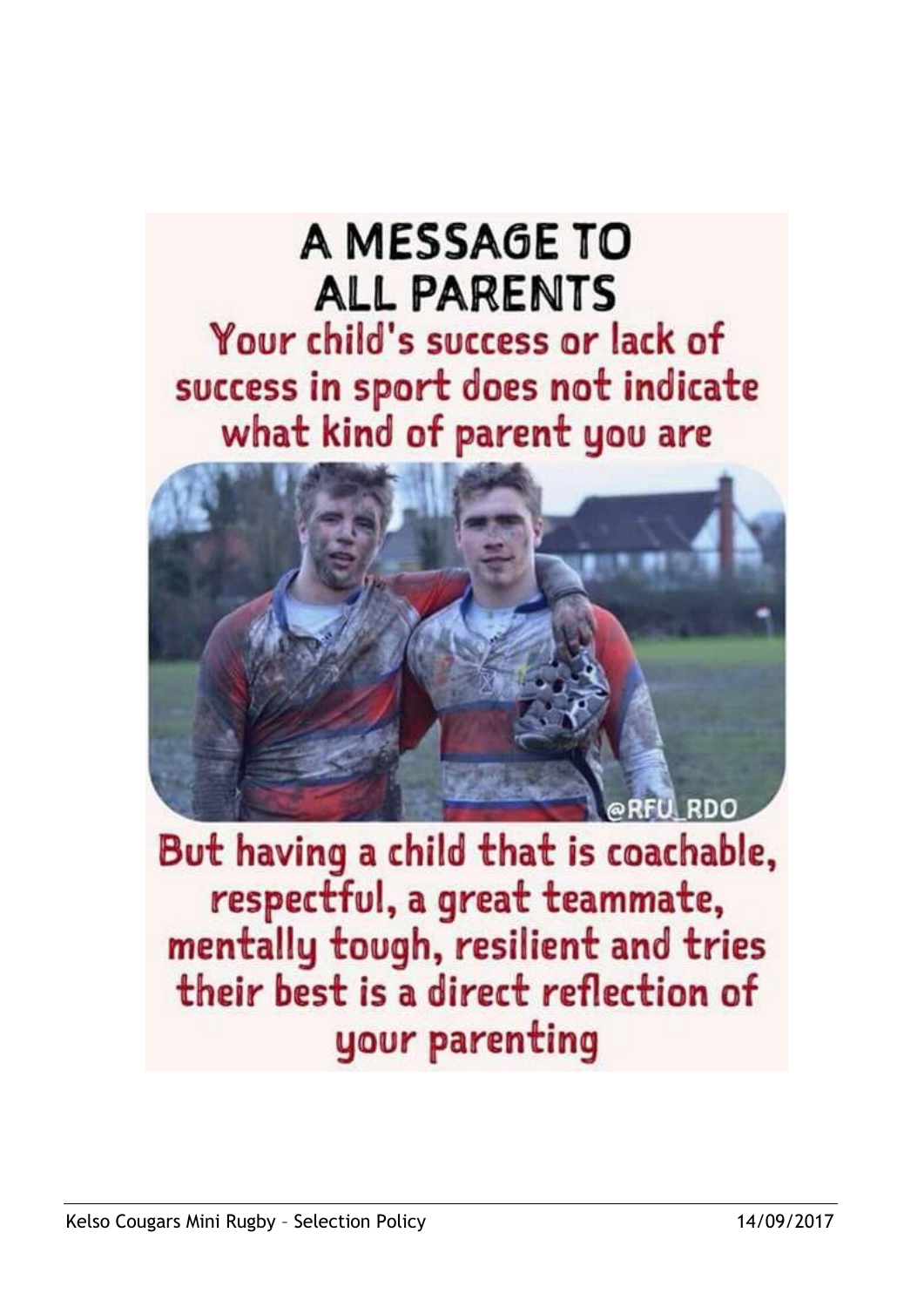To qualify for selection to play at fixtures players must:

- Be fully paid up members of Kelso RFC
- Be properly equipped to play (i.e. in possession of team kit, boots and a mouth guard)
- Have attended training regularly, demonstrating they can play safely and know the laws for the level of the game they are aged to play.
- Consider and report any medical matters your coach should be aware of to ensure best care for the player

#### **Coaching Aspiration**

At Kelso Cougars Mini Rugby Club we believe that our main coaching goal is to instil in all of our children a love of the game of Rugby Football and above all, for them to have fun whilst learning the skills and techniques that will make them better players. Additionally, we will endeavour to impart the traditions and principles of fair play and good fellowship that our game is known for throughout the world. Winning every game is not the major objective of our coaching! Our focus is on the "playing" of the game, teaching skill as "good habits" and with time, more advanced skills, in a supportive and encouraging environment.

With this in mind we intend to play mixed ability teams throughout the season. We know this means we will not win all our games but it does means, that no team will get soundly beaten, which we think could occur with seeded teams. It also allows the more experienced players to assume a greater responsibility whilst the less experienced players can still enjoy competitive play. It is important that players develop a balanced understanding of both winning and losing.

#### **New players**

Kelso Cougars will always welcome new players at any age group. Once a new player can safely play at their relevant age level and have completed the requirements to be a club member they will be eligible to play in matches.

#### **Match day selection**

On games days: We will take all players from any age group and we will split the squad into equal ability teams as far as possible (in line with SRU age grade variations), all players will get equal game time regardless of ability (taking player safety into account).

On tournament days: We will take a single team made up of players from that age group on a rotational basis. The actual number taken will depend on the age group concerned.

A certain amount of coach discretion will be applied to ensure no team is too weak to face the given opposition, not on the basis of the match possibly being lost but to ensure that players can engage safely. As the season progresses attendance at training will gain a greater weighting in match selection and potential game time.

Players who wish to be selected for tournaments are expected to be very regular attendees at training sessions. We understand that missing training sessions occasionally is unavoidable, however players who regularly miss sessions will not be eligible for selection.

#### **Notification of selection**

The detail of fixtures is set out in the spreadsheet on the Facebook page. Coaches will contact players parents/carers generally by email or text in the week prior to the weekend match. It is important that you confirm availability and ensure attendance.